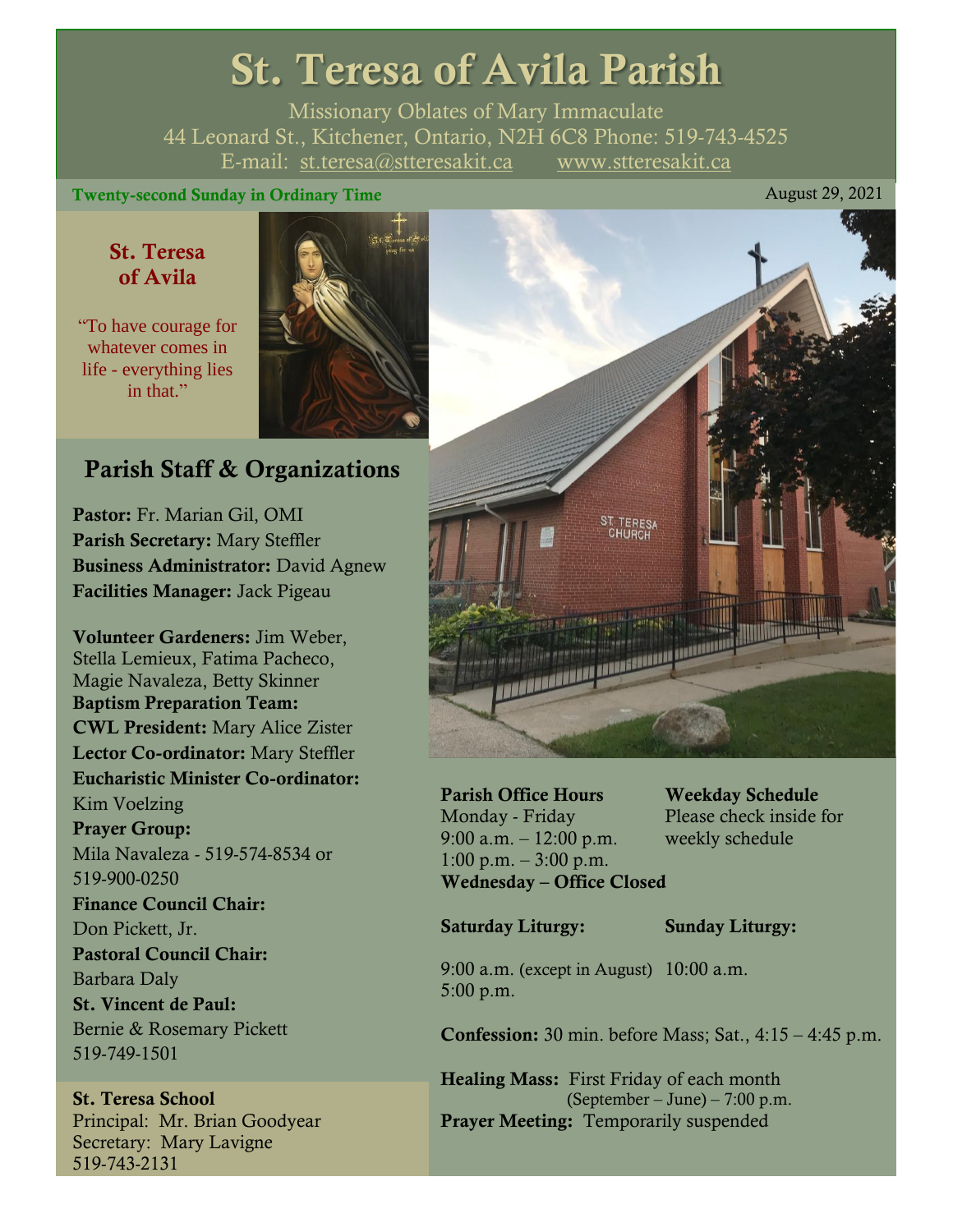#### **22nd Sunday in Ordinary Time**

This Sunday, our lectionary returns to Mark's Gospel after a number of Sundays in which we heard the Bread of Life discourse from the Gospel of John. In this Gospel (Mk 7:1-8, 14-15, 21-23), Mark addresses the question of which Jewish practices would also be observed in the newly emerging Christian community. This was a significant question for the early Christian Church, especially in communities that included both Jewish and Gentile converts to Christianity.

**"Listen to me, all of you, and understand: there is nothing outside a person that by going in can defile them, but the things that come out of a person are what defile them. For it is from within, from the human heart, that evil intentions come: fornication, theft, murder, adultery, avarice, wickedness, deceit, licentiousness, envy, slander, pride, folly. All these evil things come from within, and they defile a person."**

Jesus first criticizes the Pharisees for putting human tradition above God's Law. Here, Jesus is referring to the tradition of the elders, the teachings of the Pharisees, which extended the ritual-purity laws of Temple worship to everyday Jewish life. Jesus criticizes the Pharisees for making this tradition equal to and as binding as the Law of Moses. Jesus teaches that a person is not defiled by the food that enters his or her body, but rather by sin that emerges from his or her words and actions. In this teaching, Jesus unmasks a deeper question behind the one posed to Him by the Pharisees. The real issue is holiness, which is not found in external acts alone. Holiness comes from within and is evidenced in the actions and attitudes that emerge from a person's life.

Jesus' words challenge us as well. In our desire to show that we are holy, we might also give too much credence to externals, following rules without thinking about the intention behind them. Jesus reminds us that we do not make ourselves holy by our actions. Rather, we become holy when we allow God's Spirit to transform us. Our actions should be an expression of the conversion of our heart to God and to God's ways.

**You disregard God's commandment** but cling to human tradition.

Mark 7:8



#### Diocese of Hamilton Prayer Calendar 2021

August 30 – Rev. Terence Sehl August 31 – Rev. Ken Miskiewicz September 1 – Diaconate Formation **Candidates** September 2 – Rev. Michael Anderson September 3 – Rev. Edward J. Mahony September 4 – Very Rev. David Walter September 5 – Twenty-third Sunday in Ordinary Time

#### **Vocations**

#### **Twenty-second Sunday in Ordinary Time August 29, 2021**

Our second Scripture reading reminds us that "Every generous act of giving, with every perfect gift, is from above, coming down from the Father." God's gifts should prompt a response of gratitude, which should be the basis of our daily lives. If you feel God is offering you the gift of priesthood, religious life or diaconate, and you wish to respond generously, trusting in God, call Most Reverend Wayne Lobsinger, VG, EV, Auxiliary Bishop & Vocations Director, Diocese of Hamilton at (905) 528-7988 x2222.

[vocations@hamiltondiocese.com](mailto:vocations@hamiltondiocese.com)  <https://hamiltondiocese.com/vocations/>

#### Serra Prayer for the Perseverance of Vocations

 $\_$ 

O God, You have constituted Your onlybegotten Son supreme and eternal Priest for the glory of Your majesty and the salvation of mankind; grant that those whom He has chosen ministers and dispensers of His mysteries may be found faithful in fulfilling the ministry that they have received.

Amen.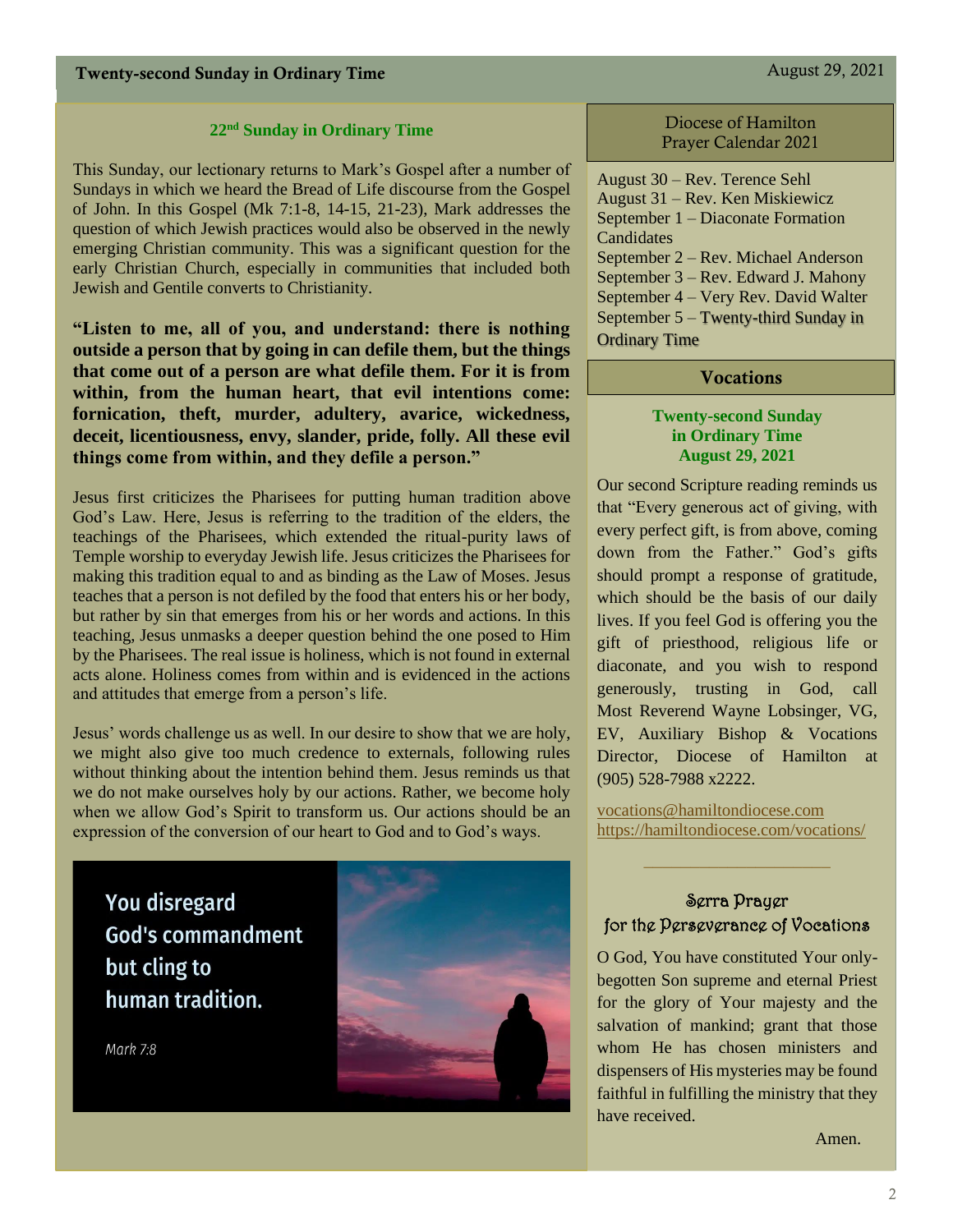#### Twenty-second Sunday in Ordinary Time August 29, 2021

Church is Open for Prayer – You are invited to visit Jesus, in the Most Blessed Sacrament, Monday to Friday, 9 a.m. to 8 p.m. The Adoration Chapel remains closed, but the church is open. Take advantage of this wonderful opportunity to come and spend some time with the Lord! Jesus is waiting for you!

Saturday Morning Masses during August – During the month of August, there will be no Saturday morning 9 a.m. Masses. Saturday morning Masses will resume in September.

Masks and Safety Protocols – Responding to the needs and concerns of parishioners and following the instructions from the diocese, we have decided to assign the first pew on the left side of the church for those, who for medical reasons, are unable to wear masks. We encourage all parishioners to follow the protocols so that everyone feels welcome and safe at our church.

**Mass Intentions for 2021** – The offering of Mass for the deceased, the sick, a personal intention, in thanksgiving, a special intention such as an anniversary, birthday, etc. is an act of deep faith and a most excellent way of remembering a loved one. Please call the parish office if you would like to request a Mass.

#### **Daily Readings:**

Lectors may find daily readings at this link: https://readings.livingwithchrist.ca

### **Mass Intentions August 30, 2021 – September 5, 2021**

Tuesday, August 31,  $2021 - 7:00$  p.m. Special Intentions of Paula & Ken Work  $-40<sup>th</sup>$ Anniversary

Wednesday, September 1, 2021 - 8:30 a.m. *World Day of Prayer for the Care of Creation* + Helen Pickett – *Rose & Bernie Pickett*

Thursday, September 2,  $2021 - 8:30$  a.m. + Maria Genyk – *Mary Helen & Hugh Stroeder* 

Friday, September 3, 2021 – 8:30 a.m*. Memorial of Saint Gregory the Great, Pope and Doctor of the Church*  Intentions for Birthday of Heather Vietch – *Dad & Betty*

Saturday, September 4, 2021 – 9:00 a.m. – Special Intentions of Dr. Leilani Famorca – *Ken & Betty Skinner* 5:00 p.m. – + Leona Grobe – *Peter Grobe*

Sunday, September 5, 2021 – 10:00 a.m. – Twenty-third Sunday in Ordinary Time – Year B – Parishioners of St. Teresa Parish

Live-streaming on Zoom The **10 a.m. Sunday Mass** will be live-streamed. To join Father, click on the following link: <https://zoom.us/j/5887658626> Password: 274733

# **HEALING MASS - FIRST FRIDAY September 3, 2021 St. Teresa of Avila Parish, Kitchener**

Adoration begins at 6 p.m. Confession will be available. Mass at 7 p.m.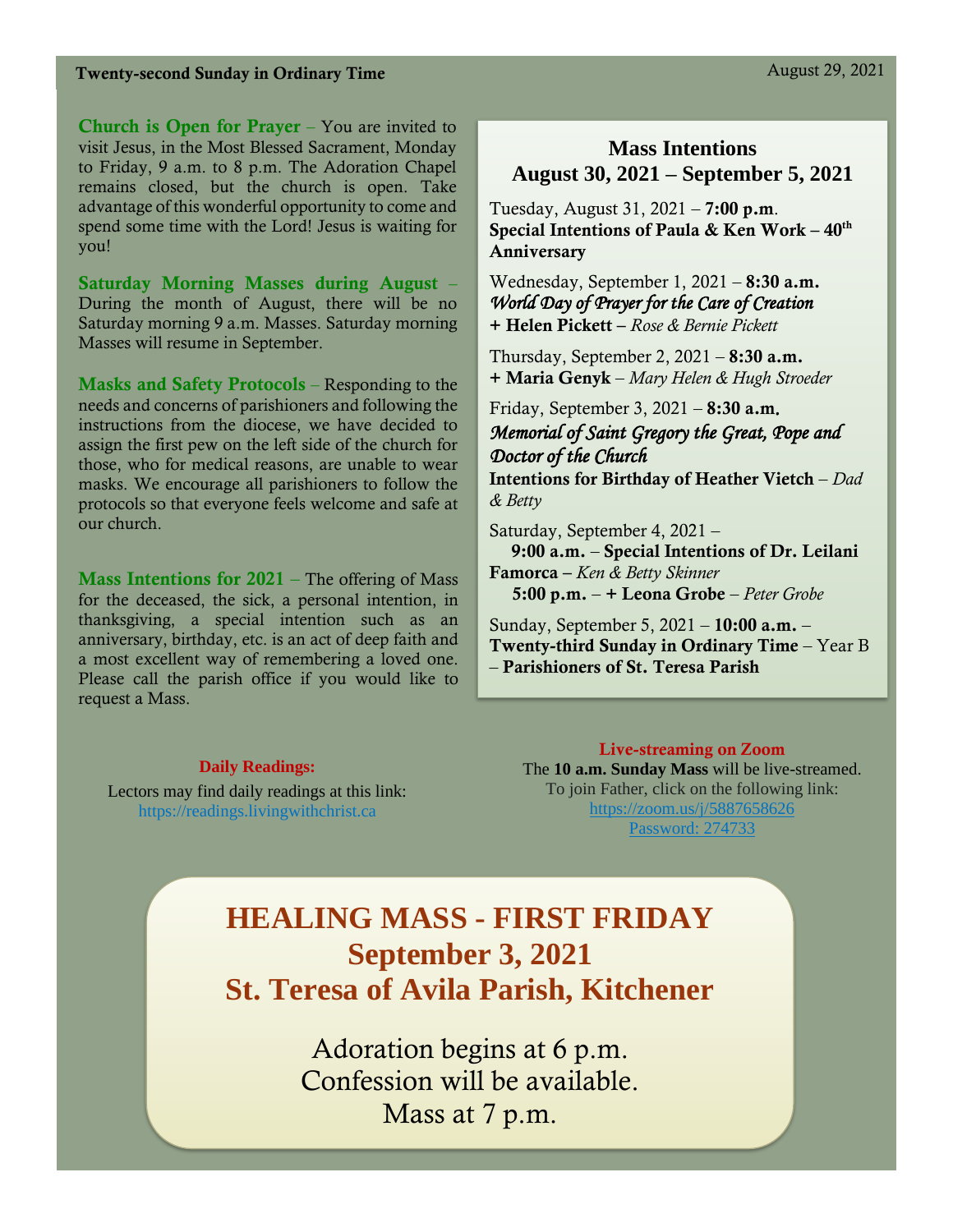#### Prayer to St. Joseph



Remember, O St. Joseph, loving and powerful protector, that according to the testimony of your faithful servant, great St. Teresa, no one who is truly devoted to you Has seen his petition rejected. Filled with confidence and hope I come to you, worthy Spouse of Mary Immaculate. Do not close your ears to my prayer, you who have the glorious title of father of Jesus, but graciously hear and intercede for me.

Amen.

#### **Stewardship Report August 17, 2021**

| Envelopes  \$1330.00   |  |
|------------------------|--|
| Loose \$ 50.00         |  |
| Building Fund \$ 50.00 |  |

#### **Stewardship Report August 22, 2021**

| Building Fund  \$ 30.00 |  |
|-------------------------|--|

#### **Stewardship Report**

It is a wonderful blessing to once again gather as a parish community, in the church, albeit at a reduced capacity. We would ask you to continue to keep our parish in your prayers and prayerfully consider continuing your donations. Thank you to those who continue to remember the parish through financial donations - We appreciate your continued support!

#### **Pre-Authorized Giving**

Pre-Authorized Giving is now available for our parishioners. A digital copy of the form may be found on our website. Simply print the form and complete it. For those unable to print the digital copy, please contact the Parish Office. Completed forms can be returned to the Parish Office via the slot in the Parish Office door or can be mailed to: St Teresa of Avila Parish, 44 Leonard St., Kitchener, ON N2H 6C8

#### **E-Transfer**

**Exciting news** – We are now able to provide E-Transfer to our parishioners. For E-Transfers, please use the following email account: **stteresakitchener@hamiltondiocese.com**

#### **CanadaHelps**

To support our parish via **credit card** or **PayPal** please visit canadahelps.org You can access our parish directly by following this link:

**[https://www.canadahelps.org/en/charities/119110450RR0053-st](https://www.canadahelps.org/en/charities/119110450RR0053-st-teresas-parish/)[teresas-parish/](https://www.canadahelps.org/en/charities/119110450RR0053-st-teresas-parish/)**

For those who do not get the bulletin electronically, go to canadahelps.org and then follow the instructions below:

Once you are on the homepage, you can access St. Teresa of Avila Parish by going to the Donate tab and clicking on Find a Charity. Click on the blue box that says Pick a category that is close to your heart. Now click on religion. Once you have done this you will have another tab appear that says All Locations. Click on this tab and change region to Ontario and city to Kitchener. You will now be able to scroll down until you find **STTERESAS** (Kitchener, ON appears below). Click on this link and you can then proceed with your donation.

Please note that donations made through the CanadaHelps website, will receive a tax receipt directly from CanadaHelps, via email.

You may also **send a gift directly** to our parish through the mail: **St. Teresa of Avila Parish, 44 Leonard St., Kitchener, ON N2H 6C8** or you may drop off **cash or cheque,** securely, at the Parish Office, through the mail slot in the wooden door, behind the white storm door. Please be sure to include your name, address and phone number or use your donation envelope.

**Continuing support of our parish is an act of generosity and faith. We are very grateful for any contributions you may be able to make at this time.**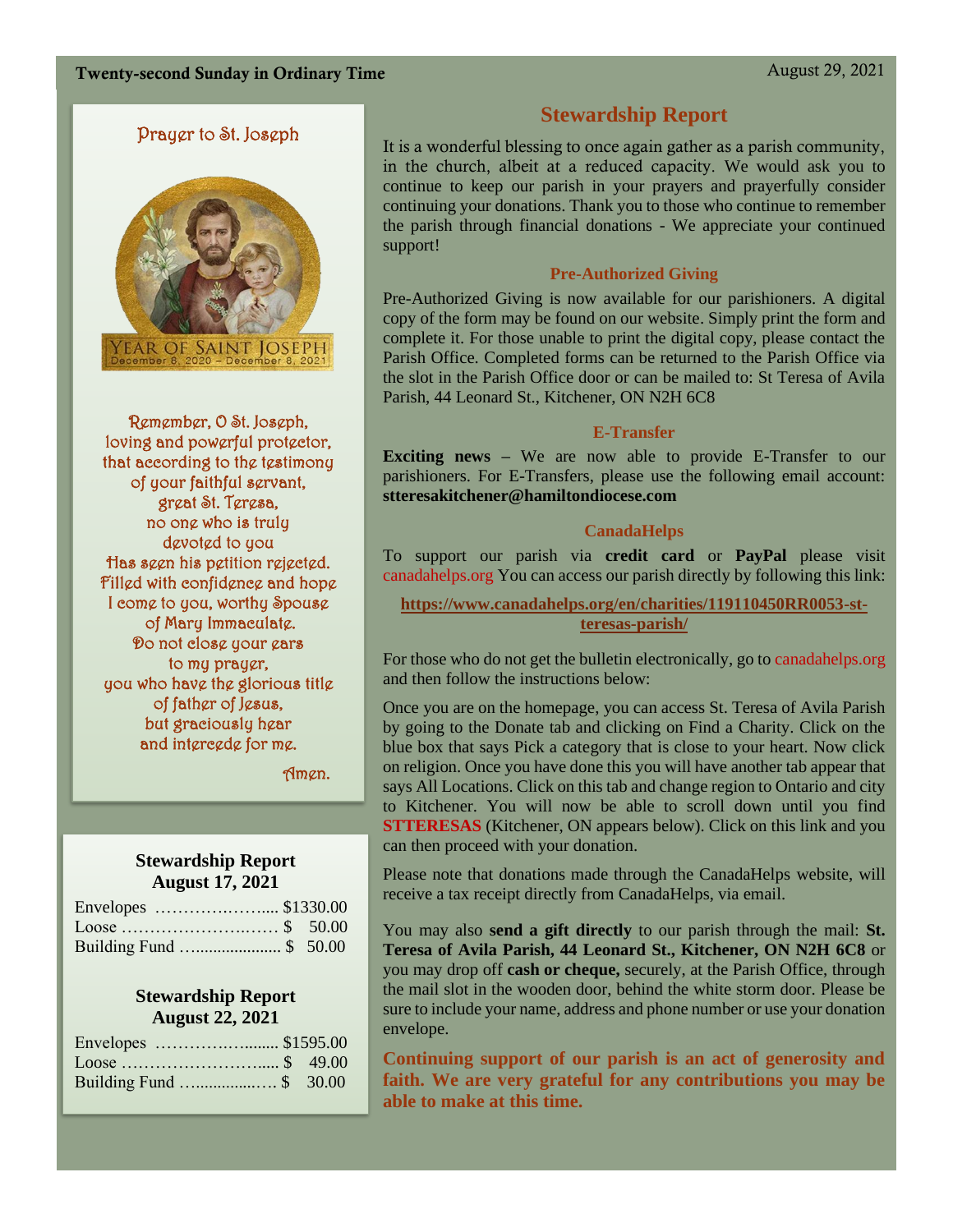#### Parish Office – Important Up-dated Information

Our Parish Office is open Mon., Tues., Thurs. and Fri. from 9 a.m. – 3 p.m. As parish offices reopen, protocols have been established by the Diocese of Hamilton to do this safely. At this time, admittance to the parish office is by appointment only and you are required to wear a mask. Please call or email the parish office at 519-743-4525 or [st.teresa@stteresakit.ca](mailto:st.teresa@stteresakit.ca) to make an appointment, if you need any assistance.

#### Pastoral Care of the Sick

If a loved one or family member is seriously sick, please do not hesitate to contact the parish office early, so that the sick person is able to make a good Confession and receive the sacraments while he/she is fully aware. Thank you for your assistance in ensuring we provide good pastoral care to your family and loved ones.

Adoration Chapel – We would like to resume Adoration of the Blessed Sacrament in our Divine Mercy Chapel starting the first Friday of September (Sept. 3, 2021). During the month of August, we ask all parishioners and any volunteers to sign up for adoration so that we know we can safely open our chapel and expose the Blessed Sacrament. Adoration will be from 9:00 a.m. to 8:00 p.m., Monday to Friday. If you are willing to dedicate even 15 minutes of your time, please contact the parish office and we will place you on the list. We require at least one person per hour for adoration.

Following the restrictions of the Ontario Health Ministry, we can have a maximum of 2 people in the chapel at a time.

#### Parish Security and Keys – Important Information

As of July 28, 2021, following diocesan policy, we have replaced the locks to the church, parish hall and rectory. Since many people had keys and access to the buildings and due to recent times and vandalism in churches across Canada, we wanted to make sure that we provide a safe and secure environment for our parishioners and also provide security for this sacred space. Beginning September 2021, any parish group wishing to use our facility will need to pick up a key from the parish office and return it to the office following the meeting. If you have any questions or need more information, please do not hesitate to contact the parish office.

## Stage 3 Reopening of Parishes

In Stage 3, we continue to follow the guidelines of the Province of Ontario and the Diocese of Hamilton and ask that you please review the following so that you know what is expected and what to expect when coming to Mass:

- ❖ One-way movement for church entry and exit is retained.
- ❖ All who participate in the liturgy are to sanitize their hands before entering the church, wear masks for the duration of the celebration and maintain physical distancing.
- ❖ Priests and Extraordinary Ministers of Communion must wear masks for the distribution of Communion.
- ❖ Music leadership is restricted to an instrumentalist and cantor only.
- ❖ The collection will continue to be received at the doors of the church; not during the Offertory.
- ❖ The dispensation from the Sunday Obligation remains in effect at this time.

The following liturgical practices are now permitted:

- ❖ We may now re-introduce or increase the number of liturgical ministers: Lectors, Extraordinary Ministers of Holy Communion as needed, Altar Servers.
- ❖ Resume the dialogue with individual communicants as they approach the minister for Communion (The Body of Christ/Amen).
- ❖ Following consultation with medical advisors, reception of Holy Communion on the tongue is now permitted. However, those who wish to receive the Eucharist in this manner are to do so after all others have received Communion in the hand and are to receive Communion from the Priest. We are reminded that the normative posture for receiving Communion in Canada is standing.

For the month of August, we will continue to publish the bulletin online and encourage you to check it for any further updates.